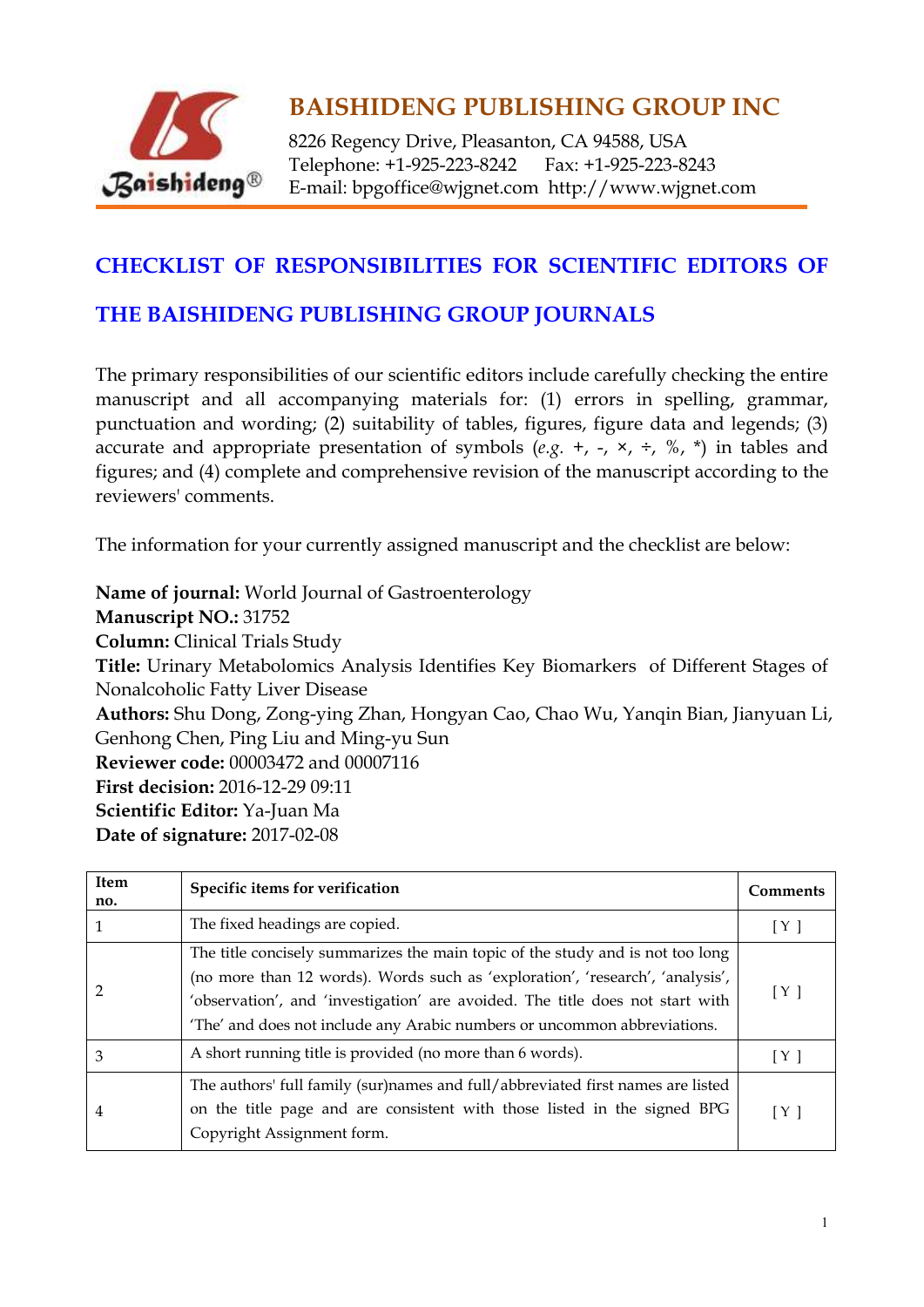

| 5  | The entire manuscript has been investigated for suspected or proven<br>academic/publication misconduct before the manuscript is sent to the Editor-<br>in-Chief.                                                                                                                                                                                                                                                                                                                                                                                                                                                                                                                     | [ Y ] |
|----|--------------------------------------------------------------------------------------------------------------------------------------------------------------------------------------------------------------------------------------------------------------------------------------------------------------------------------------------------------------------------------------------------------------------------------------------------------------------------------------------------------------------------------------------------------------------------------------------------------------------------------------------------------------------------------------|-------|
| 6  | The authors' affiliations are listed on the title page and are consistent with<br>those in the signed BPG Copyright Assignment form.                                                                                                                                                                                                                                                                                                                                                                                                                                                                                                                                                 | [ Y ] |
| 7  | The 'Supported by' statement describes the source(s) of financial support and<br>includes the corresponding identification number(s) and program ID(s) if<br>available, and contains no spelling errors.                                                                                                                                                                                                                                                                                                                                                                                                                                                                             | [ Y ] |
| 8  | The ethics-related statements are provided in accordance with the manuscript<br>type (e.g., ESPS Manuscript No.-Institutional review board statement, ESPS<br>Manuscript No.-Animal care and use statement, etc.).                                                                                                                                                                                                                                                                                                                                                                                                                                                                   | [ Y ] |
| 9  | The 'Author contributions' passage describes the specific contribution(s) made<br>by each author. The author's names are listed in the following format: full<br>family (sur)name followed by abbreviated first and middles names.<br>e.g., "Wang CL and Liang L contributed equally to this work; Wang CL, Liang<br>L, Fu JF, Zou CC, Hong F and Wu XM designed the research study; Wang CL,<br>Zou CC, Hong F and Wu XM performed the research; Xue JZ and Lu JR<br>contributed new reagents and analytic tools; Wang CL, Liang L and Fu JF<br>analyzed the data; and Wang CL, Liang L and Fu JF wrote the manuscript. All<br>authors have read and approve the final manuscript." | [ Y ] |
| 10 | The 'Correspondence to' passage provides the corresponding author's full<br>first and family (sur)names, abbreviated title (e.g., MD, PhD), affiliated<br>institute's name and complete postal address (including zip code) and e-mail<br>(written in all lowercase), and contains no spelling errors.                                                                                                                                                                                                                                                                                                                                                                               | [ Y ] |
| 11 | The 'Telephone' and 'Fax' numbers are given for the corresponding author,<br>and contain no spelling, punctuation or numerical errors. The telephone and<br>fax numbers are composed of the plus symbol (+, which is the international<br>exit code), the country code, the area or city code, and the local phone number<br>$(e.g., +86-10-85381892).$                                                                                                                                                                                                                                                                                                                              | [ Y ] |
| 12 | The Manuscript Tracking information (i.e., Received, Peer review started, First<br>decision, Revised, Accepted, Article in press, and Published online) are<br>provided along with the corresponding editor and date for each item, and<br>contain no spelling errors.                                                                                                                                                                                                                                                                                                                                                                                                               | [ Y ] |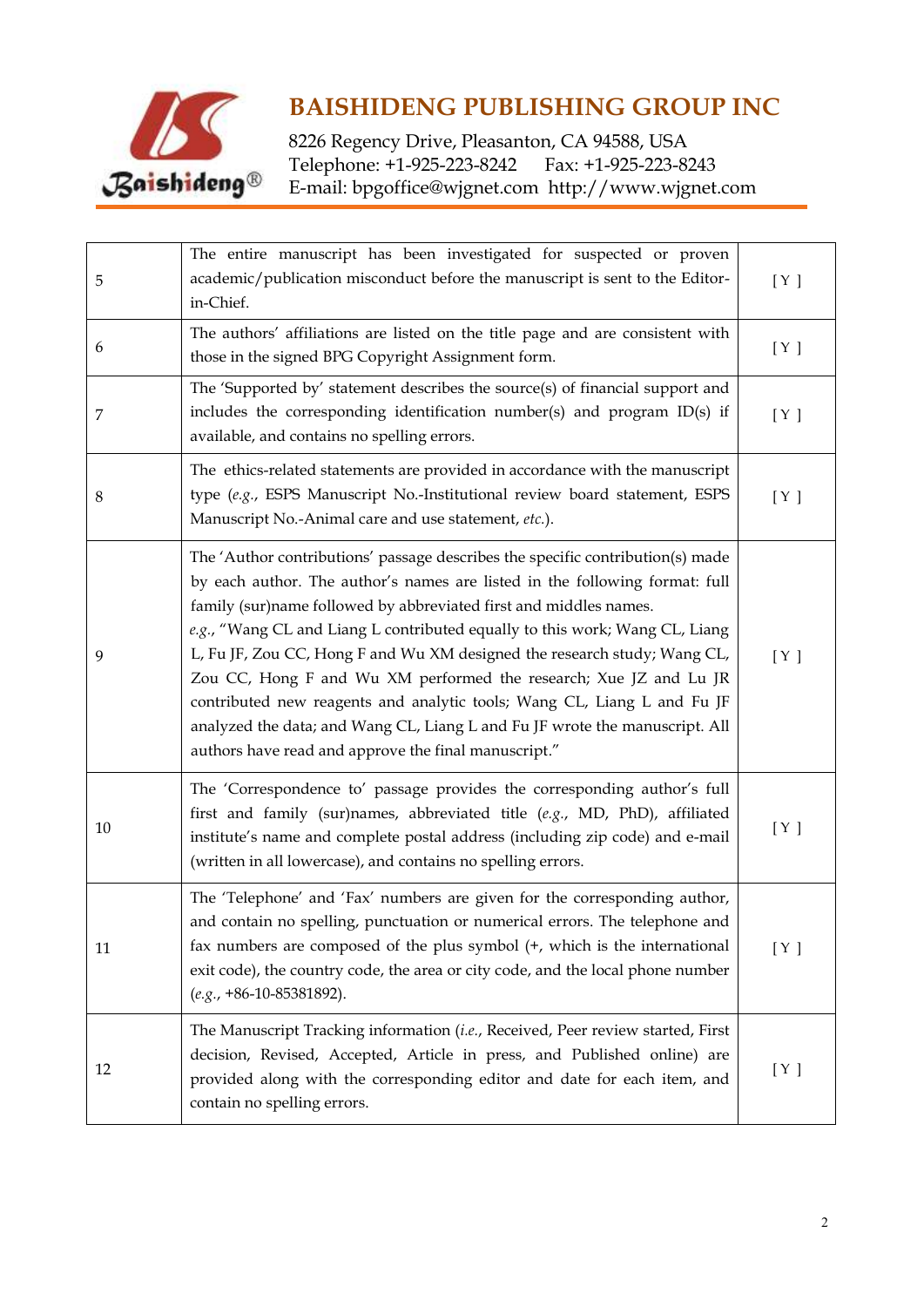

| 13 | The Abstract section is formatted according to the article-specific style<br>(structured vs unstructured) and word count thresholds, as follows:<br>Commentary, Frontier, Diagnostic Advances, Medical Ethics, Minireview,<br>Review, Therapeutics Advances, and Topic Highlight: Non-structured<br>abstract that is no less than 200 words.<br>Field of Vision, Case Report and Letter to the Editor: Non-structured abstract<br>that is no less than 150 words.<br>Research articles: Structured abstract with subsections for AIM (no more than<br>20 words); METHODS (no less than 80 words); RESULTS (no less than 120<br>words); and CONCLUSION (no more than 26 words).                                                                                                                                     | [ Y ] |
|----|--------------------------------------------------------------------------------------------------------------------------------------------------------------------------------------------------------------------------------------------------------------------------------------------------------------------------------------------------------------------------------------------------------------------------------------------------------------------------------------------------------------------------------------------------------------------------------------------------------------------------------------------------------------------------------------------------------------------------------------------------------------------------------------------------------------------|-------|
| 14 | The 'Key words' list provides 5-10 keywords that reflect the main content of<br>the study. The first letter of each keyword is capitalized, and each keyword is<br>separated by a semicolon.                                                                                                                                                                                                                                                                                                                                                                                                                                                                                                                                                                                                                       | [ Y ] |
| 15 | The 'Core tip' provides a summary (less than 100 words) of the study that<br>outlines the most innovative and important arguments and core contents of<br>the paper and will serve to effectively attract readers.                                                                                                                                                                                                                                                                                                                                                                                                                                                                                                                                                                                                 | [ Y ] |
| 16 | The authors' full family (sur)names followed by abbreviated first/middle<br>names provided in the bibliography information are consistent with those<br>provided on both the title page and the signed BPG Copyright Assignment<br>form.                                                                                                                                                                                                                                                                                                                                                                                                                                                                                                                                                                           | [ Y ] |
| 17 | The 'INTRODUCTION' section clearly describes the relevant background<br>information for the study. Only the most relevant and current (within the past<br>5 years) literature is cited, with the exception of rare instances of seminal<br>literature citations. All technical terms and/or abbreviations are explained<br>and/or defined, with the full name of abbreviations given upon first<br>appearance in the text and the abbreviation presented in parentheses [i.e.,<br>computed tomography (CT)"]. First-person pronouns (e.g., 'I', 'we') are<br>used appropriately to clearly indicate the work performed by the author(s).<br>When weaknesses of previous studies are described in the text to highlight the<br>innovations related to the current study, the information is presented<br>carefully. | [ Y ] |
| 18 | The 'MATERIALS AND METHODS' section clearly and accurately describes<br>all materials and methods used to obtain the data presented in the article and<br>is adequate for a reader to repeat the study.                                                                                                                                                                                                                                                                                                                                                                                                                                                                                                                                                                                                            | [ Y ] |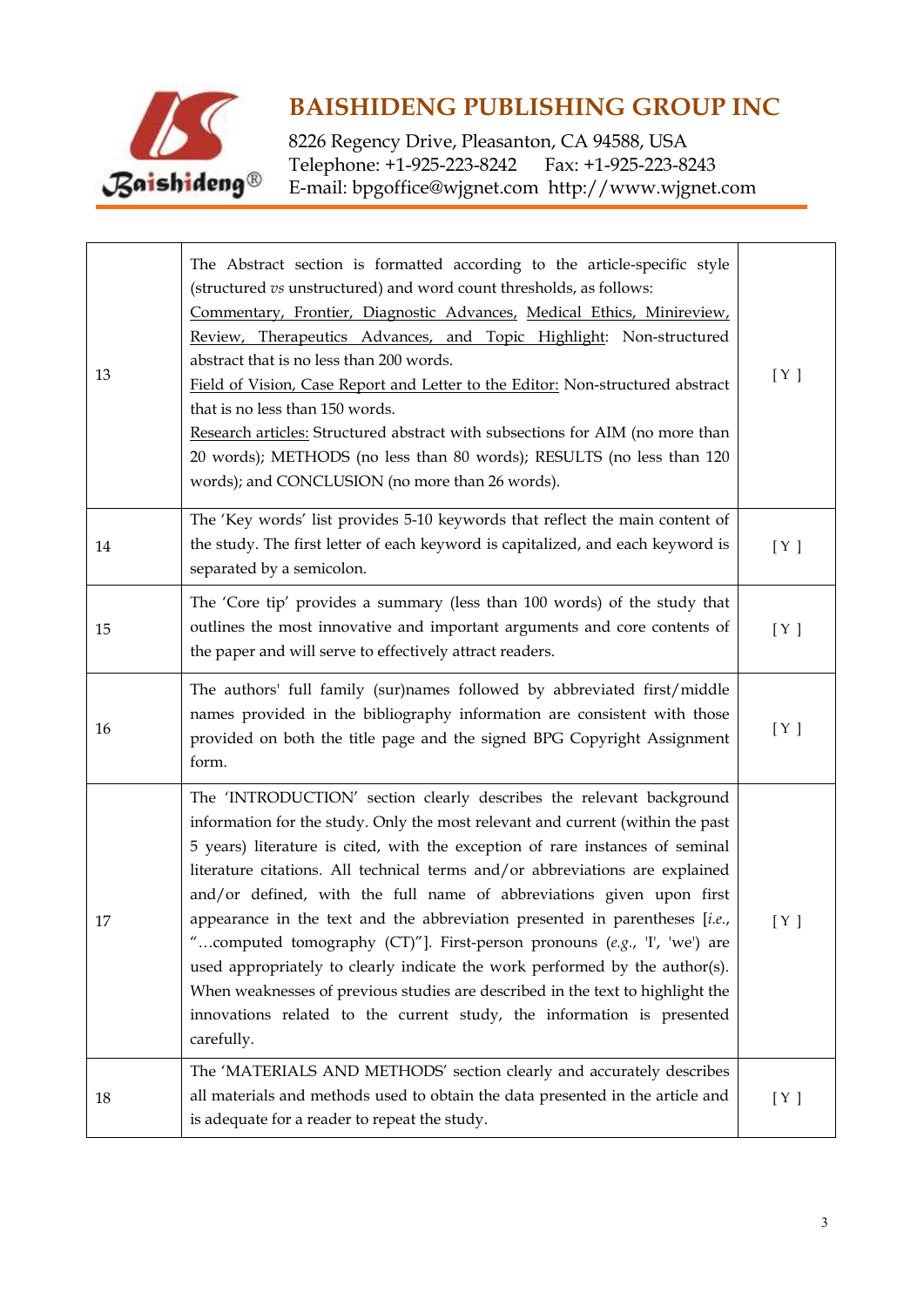

| 19 | The 'RESULTS' section concisely describes the observational and experimental<br>results. Representative data and data that have scientific significance are<br>emphasized. Data is presented in either the text, a table or figure (i.e., chart,<br>diagram, graph or image), but is not repeated among each. Information<br>presented in the tables and figures clearly describes the trends, meaning, and<br>inferences. Results described in textual form are accurate, concise and clear.                                                              | [ Y ] |
|----|------------------------------------------------------------------------------------------------------------------------------------------------------------------------------------------------------------------------------------------------------------------------------------------------------------------------------------------------------------------------------------------------------------------------------------------------------------------------------------------------------------------------------------------------------------|-------|
| 20 | The order and numerical labeling of tables and figures is consistent with their<br>appearance and presentation in the text. Symbols in tables (e.g., +, -, $\times$ , $\div$ , *)<br>correctly correspond to the definitions in the footnotes. Only one legend is<br>provided for each multi-panel figure consisting of color graphs, black and<br>white graphs, or line graphs that depicts data of the same theme. For example:<br>Figure 1 Pathological changes in atrophic gastritis tissue before and after<br>treatment. A: ; B: ; C: ; D: ; E: ; F: | [ Y ] |
| 21 | Split pictures include flow charts, line graphs, histograms, and graphs<br>including text. Unsplit pictures include meta-analysis diagrams, PCR<br>amplification curves, and survival curves.                                                                                                                                                                                                                                                                                                                                                              | [ Y ] |
| 22 | Statistical symbols are accurate. Statistical significance is expressed as <sup>a</sup> P<0.05,<br>$bP<0.01$ (P>0.05 usually does not need to be denoted). If there are other series<br>of P values, $\epsilon P$ <0.05 and $\epsilon P$ <0.01 are used, and a third series of P values is<br>expressed as $\epsilon P$ <0.05 and $\epsilon P$ <0.01. Statistical data is expressed as mean $\pm$ SD or<br>mean $\pm$ SE.                                                                                                                                  | [ Y ] |
| 23 | The 'DISCUSSION' section (1) describes the main purpose and hypothesis of<br>the study; (2) summarizes the most important results; (3) illustrates and<br>explains the results (but does not simply repeat the data) and draws<br>conclusions or inferences based on the results; (4) points out the limitations of<br>the study and their impact on the results, as well as proposes further advice<br>on future research topic(s) or direction(s); and (5) describes the theoretical<br>significance and practical value of the findings.                | [ Y ] |
| 24 | The 'ACKNOWLEDGMENTS' section expresses gratitude to any individuals<br>or organizations for technical support (i.e., providing instrumentation,<br>equipment or experimental materials, and/or assistance in experimental<br>work), non-technical services (i.e., useful inspiration, suggestions, guidance, or<br>review), and/or any other auxiliary work.                                                                                                                                                                                              | [ N ] |
| 25 | The 'COMMENTS' section provides comments for original articles in<br>accordance with the specified format.                                                                                                                                                                                                                                                                                                                                                                                                                                                 | [ Y ] |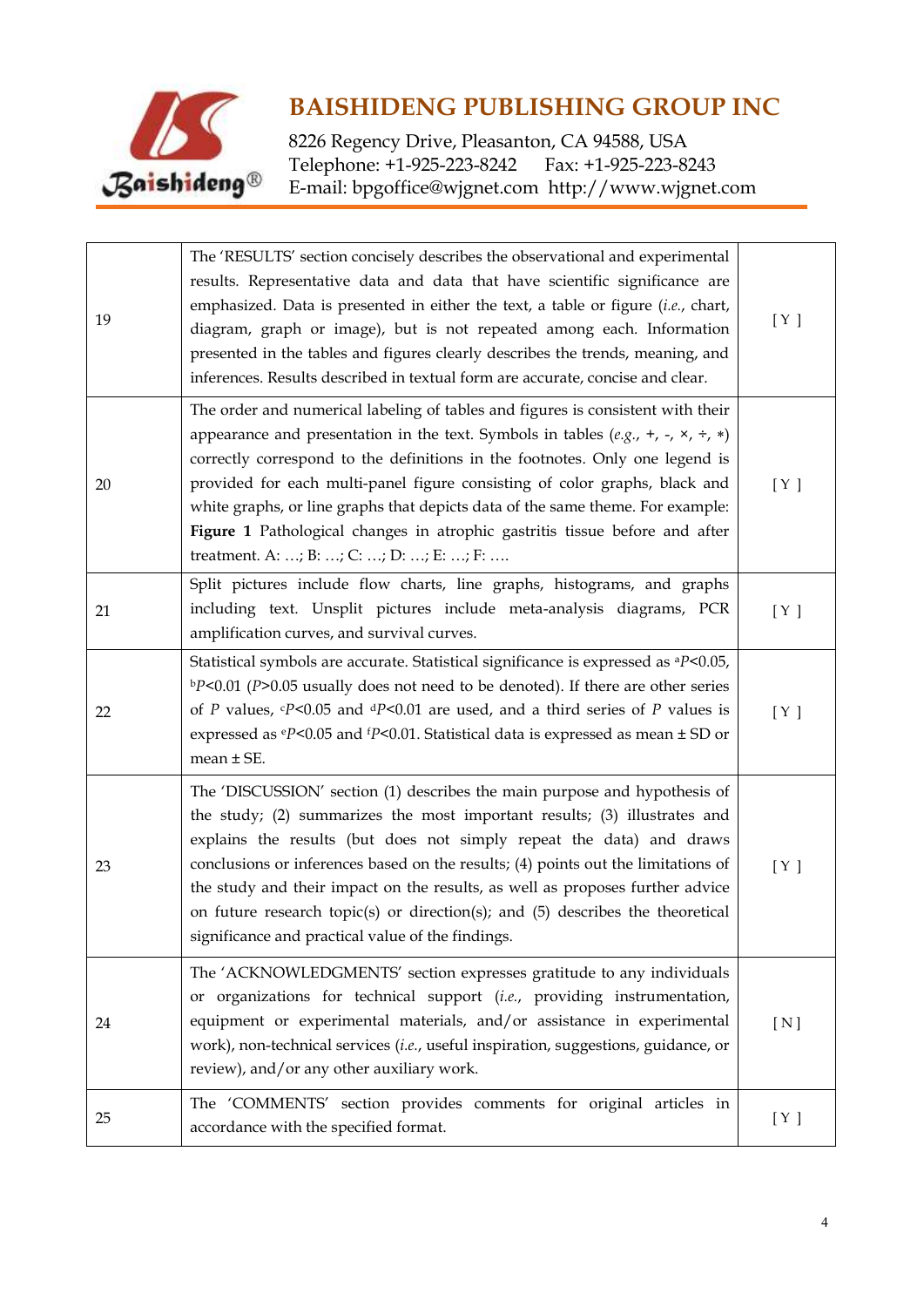

| 26 | The 'REFERENCES' section lists the references in the Vancouver style. This<br>style uses Arabic numeral in-text citations based on the order of the first<br>appearance of a source in the text. For citations where the author's name is<br>indicated in the text, a superscript number should be placed following the<br>name (i.e, "Pang et al"). For citations where no author is indicated, a<br>superscript number should be placed at the end of the sentence. Respective<br>examples are: "Ma [1] reported ", "Pan et al [2-5] indicated "; "PCR has a<br>high sensitivity [6,9]." No superscript numbers are used when the reference<br>number is described in the text; for example, "The experimental method used<br>has been described in reference [8]." The style of reference citations in tables is<br>the same as that in the text $(e.g., Pan et al [2-5], please see reference [8]).$ | [ Y ] |
|----|----------------------------------------------------------------------------------------------------------------------------------------------------------------------------------------------------------------------------------------------------------------------------------------------------------------------------------------------------------------------------------------------------------------------------------------------------------------------------------------------------------------------------------------------------------------------------------------------------------------------------------------------------------------------------------------------------------------------------------------------------------------------------------------------------------------------------------------------------------------------------------------------------------|-------|
| 27 | Journal references have been verified to ensure that there are no duplicate<br>references and that the PMID numbers are correct. For references not yet<br>included in PubMed: the name of Chinese journals is spelled out using<br>Chinese Pinyin, with the first letter of each word capitalized (e.g., Shijie Huaren<br>Xiaohua Zazhi); the name of journals in other languages are listed according to<br>indexing information retrieved from Google. Book references are presented<br>with all the information relevant to the electronic version.                                                                                                                                                                                                                                                                                                                                                  | [ Y ] |
| 28 | The names of the peer reviewers and the scientific editor are present at the<br>end of the paper (e.g., P-Reviewer: Hugot D S-Editor: Wang JL).                                                                                                                                                                                                                                                                                                                                                                                                                                                                                                                                                                                                                                                                                                                                                          | [ Y ] |
| 29 | The number of cited references is appropriate for the article type, as follows:<br>Commentary: no less than 50;<br>Review: no less than 100;<br>Article: no less than 30/26;<br>Case Report and Letter to the Editor: no less than 1.                                                                                                                                                                                                                                                                                                                                                                                                                                                                                                                                                                                                                                                                    | [ Y ] |
| 30 | The revised manuscript is provided (file name: ESPS Manuscript No.-Review;<br>e.g., 870- Review).<br>The letter of peer-reviewers' comments is provided (file name: ESPS<br>Manuscript No.-Peer-review(s); e.g., 870-Peer-review(s)).<br>The response letter is provided (file name: ESPS Manuscript No.-Answering<br>reviewers; e.g., 870-Answering reviewers).                                                                                                                                                                                                                                                                                                                                                                                                                                                                                                                                         | [ Y ] |
| 31 | The author(s) highlighted the changes made to the manuscript according to<br>the peer-reviewers' comments.                                                                                                                                                                                                                                                                                                                                                                                                                                                                                                                                                                                                                                                                                                                                                                                               | [ Y ] |
| 32 | The responses to the peer-reviewers' comments are consistent with the<br>changes made to the manuscript.                                                                                                                                                                                                                                                                                                                                                                                                                                                                                                                                                                                                                                                                                                                                                                                                 | [ Y ] |
| 33 | All authors signed the BPG Copyright Assignment form (file name: ESPS<br>Manuscript No.-Copyright assignment; e.g., 870-Copyright assignment).                                                                                                                                                                                                                                                                                                                                                                                                                                                                                                                                                                                                                                                                                                                                                           | [ Y ] |